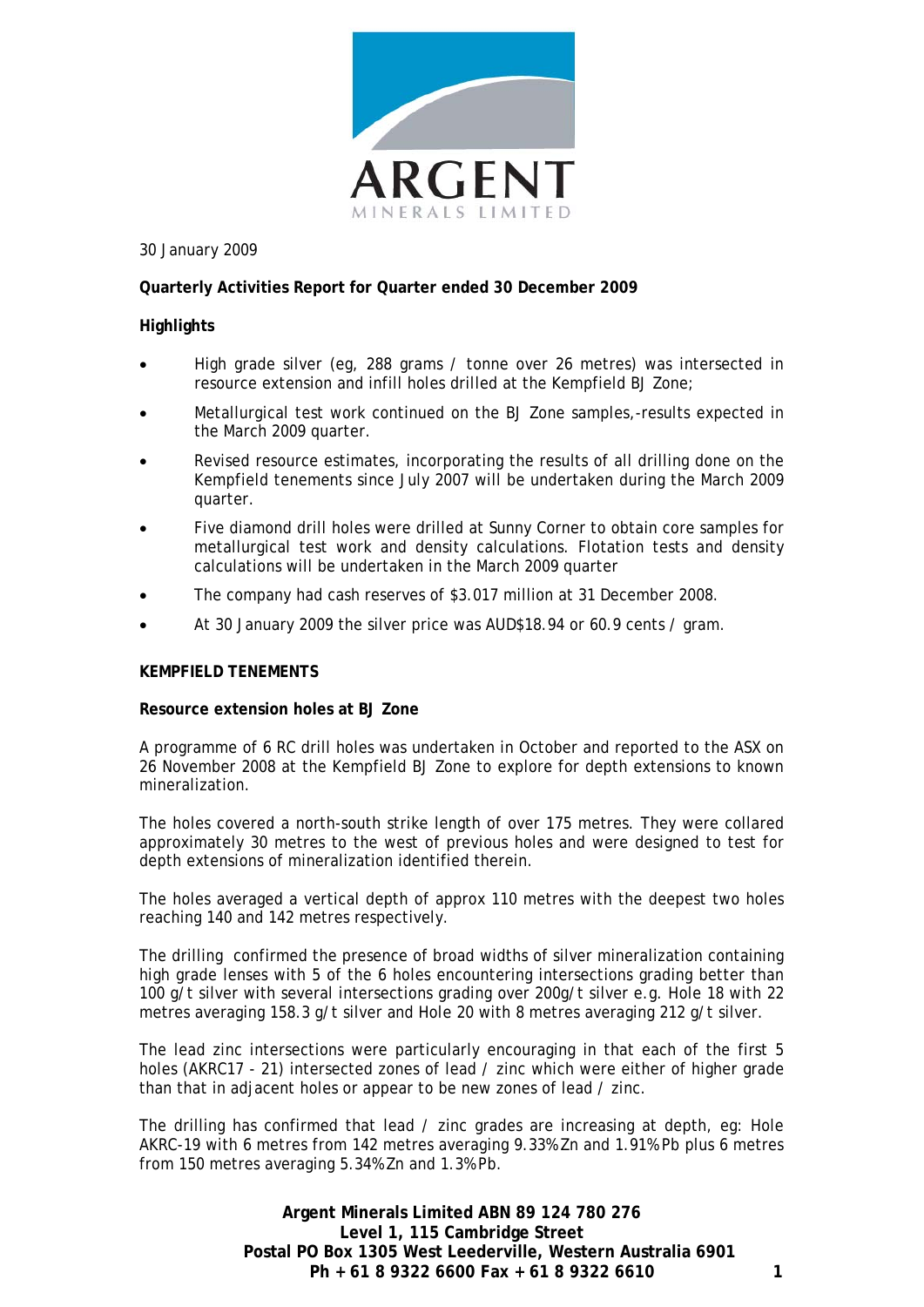

Table 1 below sets out the better intersections from this programme

# **Table 1 Kempfield Drilling Results BJ Zone October 2008**

| <b>Hole No</b>     | East (m)<br><b>GDA 94</b> | North (m)<br><b>GDA 94</b> | From<br>(m)      | Interval<br>(m)  | Ag<br>(g/t) | Pb<br>$(\%)$ | Zn<br>$(\%)$ | Combined<br><b>Base Metals</b><br>$\%$<br>(CMB) |
|--------------------|---------------------------|----------------------------|------------------|------------------|-------------|--------------|--------------|-------------------------------------------------|
| AKRC 17            | 708697                    | 6258362                    | 18               | 88               | 43.2        | 0.15         | 0.49         | 0.64                                            |
| <b>Including</b>   |                           |                            | 54               | $\overline{8}$   | 138.6       | 0.05         | 0.24         | 0.29                                            |
| And                |                           |                            | 82               | $\overline{16}$  | 28.7        | 0.43         | 1.51         | 1.94                                            |
|                    |                           |                            |                  |                  |             |              |              |                                                 |
| AKRC 18            | 708673                    | 6258408                    | 46               | $\overline{54}$  | 101.6       | 0.07         | 0.18         | 0.25                                            |
| <b>Including</b>   |                           |                            | 46               | $\overline{22}$  | 158.3       | 0.11         | 0.22         | 0.33                                            |
| <b>Including</b>   |                           |                            | 52               | $\overline{12}$  | 212.0       | 0.13         | 0.30         | 0.43                                            |
| And                |                           |                            | $\overline{112}$ | 16               | 59.5        | 0.50         | 2.00         | 2.50                                            |
|                    |                           |                            |                  |                  |             |              |              |                                                 |
| AKRC 19            | 708659                    | 6258396                    | $\overline{84}$  | $\overline{88}$  | 48.1        | 0.40         | 1.73         | 2.13                                            |
| <b>Including</b>   |                           |                            | 84               | 40               | 66.5        | 0.10         | 0.40         | 0.50                                            |
| And including      |                           |                            | 126              | 36               | 37.9        | 0.82         | 3.67         | 4.49                                            |
| <b>Including</b>   |                           |                            | $\overline{142}$ | $\boldsymbol{6}$ | 59.2        | 1.91         | 9.33         | 11.24                                           |
| And                |                           |                            | 150              | $\overline{6}$   | 36.8        | 1.30         | 5.34         | 6.64                                            |
|                    |                           |                            |                  |                  |             |              |              |                                                 |
| AKRC <sub>20</sub> | 708700                    | 6258470                    | 60               | 6                | 153.0       | 0.07         | 0.27         | 0.34                                            |
| And                |                           |                            | $\overline{72}$  | 30               | 106.6       | 0.48         | 1.99         | 2.47                                            |
| <b>Including</b>   |                           |                            | 74               | $\overline{8}$   | 59.1        | 0.99         | 4.56         | 5.55                                            |
| And                |                           |                            | $\overline{84}$  | 8                | 212.0       | 0.16         | 0.54         | 0.70                                            |
| <b>Also</b>        |                           |                            | 116              | 6                | 50.4        | 0.40         | 2.70         | 3.10                                            |
|                    |                           |                            |                  |                  |             |              |              |                                                 |
|                    |                           |                            |                  |                  |             |              |              |                                                 |
| AKRC 21            | 708700                    | 6258456                    | 54               | 44               | 95.3        | 0.19         | 0.59         | 0.78                                            |
| <b>Including</b>   |                           |                            | 76               | $\overline{20}$  | 157.6       | 0.14         | 0.40         | 0.54                                            |
| <b>Including</b>   |                           |                            | 78               | $\overline{4}$   | 207.5       | 0.09         | 0.24         | 0.33                                            |
| And                |                           |                            | 92               | $\overline{4}$   | 196.0       | 0.33         | 0.70         | 1.03                                            |
| <b>Also</b>        |                           |                            | 108              | $\overline{10}$  | 47.6        | 0.56         | 2.31         | 2.87                                            |
| AKRC <sub>22</sub> | 708689                    | 6258444                    | $\overline{118}$ | 38               | 11.3        | 0.81         | 2.27         | 3.08                                            |
|                    |                           |                            | 118              | 6                | 7.3         | 1.10         | 3.51         | 4.61                                            |
| <b>Including</b>   |                           |                            |                  |                  |             |              |              |                                                 |
| And                |                           |                            | 128              | $\overline{4}$   | 23.1        | 1.97         | 5.18         | 7.15                                            |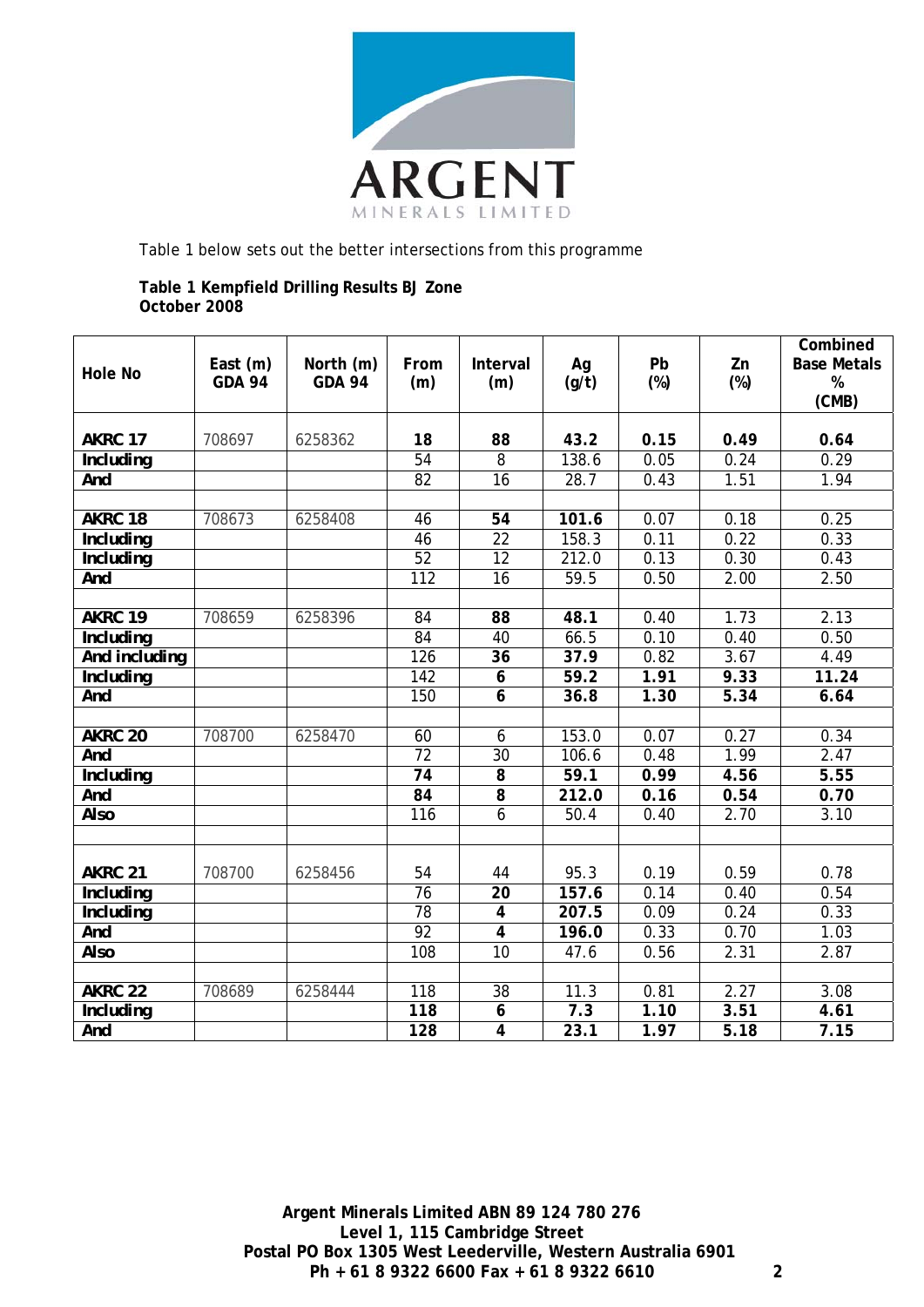

## **Infill Drilling at BJ Zone**

A programmme of infill drill holes was undertaken at the BJ Zone in November 2008. It comprised 7 RC holes for a total of 674 metres.

Assays returned good silver results with Hole AKRC31 in particular yielding 86m averaging 102.8 g/t Silver.

Hole AKRC27 returned 26m of 287.9 g/t silver including 6m at 447.7 g/t with 2m at 635 g/t or 20.4 ounces per tonne of silver.

Hole AKRC29 recorded 48m averaging 133.2 g/t including 10m at 303.2 g/t and 2m at 618 g/t silver.

Barite results were consistently high varying from 23.7% to a high of 59.7%.

The best results are summarized in the Table 2 below.

| Hole No.  | <b>MGA East</b><br>(m) | <b>MGA</b><br><b>North</b><br>(m) | From<br>(m)     | Interval<br>(m) | <b>Silver</b><br>(g/t) | <b>Barite</b><br>$(\%)$ |
|-----------|------------------------|-----------------------------------|-----------------|-----------------|------------------------|-------------------------|
| AKRC25    | 708645                 | 6258266                           | $\overline{2}$  | $\overline{38}$ | 76.5                   | 23.7                    |
| And       |                        |                                   | 72              | 6               | 103.9                  | 36.8                    |
|           |                        |                                   |                 |                 |                        |                         |
| AKRC26    | 708590                 | 6258116                           | $\overline{84}$ | $\overline{16}$ | 100.9                  | 25.4                    |
|           |                        |                                   |                 |                 |                        |                         |
| AKRC27    | 708650                 | 6258148                           | 12              | 26              | 287.9                  | 54.7                    |
| Including |                        |                                   | $\overline{16}$ | 6               | 447.7                  | 58.4                    |
| Including |                        |                                   | 20              | $\overline{2}$  | 635.0                  | 52.5                    |
|           |                        |                                   |                 |                 |                        |                         |
| AKRC28    | 708647                 | 6258208                           | 8               | 42              | 77.8                   | 28.1                    |
| Including |                        |                                   | 40              | 8               | 130.3                  | 39.0                    |
|           |                        |                                   |                 |                 |                        |                         |
| AKRC29    | 708632                 | 6258168                           | $\overline{14}$ | 48              | 133.2                  | 31.3                    |
| Including |                        |                                   | 44              | 18              | 207.1                  | 37.6                    |
| Including |                        |                                   | 50              | 10              | 303.2                  | 41.1                    |
| Including |                        |                                   | 56              | $\overline{2}$  | 618.0                  | 59.7                    |

## **Table 2 BJ Zone, infill drilling results**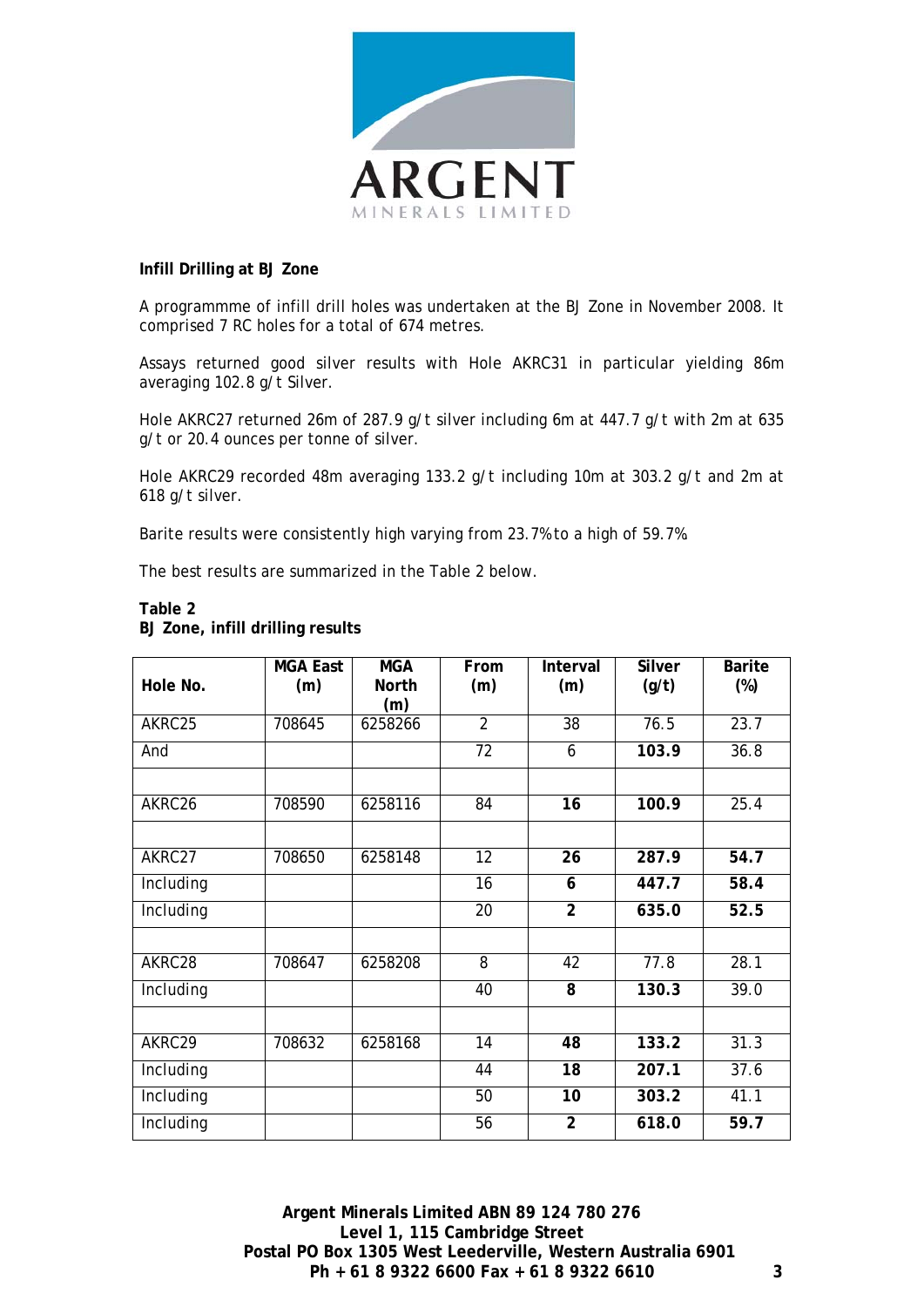

## **Table 2 BJ Zone, infill drilling results cont…**

|           | <b>MGA East</b> | <b>MGA</b>   | From | Interval       | Silver | <b>Barite</b> |
|-----------|-----------------|--------------|------|----------------|--------|---------------|
| Hole No.  | (m)             | <b>North</b> | (m)  | (m)            | (g/t)  | $(\%)$        |
|           |                 | (m)          |      |                |        |               |
| AKRC30    | 708606          | 6258196      | 36   | 12             | 78.9   | 25.4          |
| And       |                 |              | 80   | 10             | 78.6   | 38.6          |
| Including |                 |              | 86   | $\overline{2}$ | 207.0  | 39.2          |
|           |                 |              |      |                |        |               |
| AKRC31    | 708609          | 6258230      | 10   | 86             | 102.8  | 31.9          |
| Including |                 |              | 10   | 56             | 119.3  | 31.6          |
| Including |                 |              | 64   | 4              | 172.5  | 30.8          |
| Including |                 |              | 76   | 20             | 86.9   | 39.6          |
| Including |                 |              | 88   | 8              | 166.5  | 40.2          |

An indication of the extent and shape of the ore body is given in the attached plan, longitudinal section and vertical sections. The mineralized zone appears to be a 200m long tabular body dipping at 55 to 70 degrees to the west with a horizontal width varying from 55 to 100 meters

These seven holes conclude the current programme of drilling on the BJ zone.

An accurate survey has been completed of all the recent holes drilled at Kempfield and a new resources estimate will now be done by Hellman and Schofield.

In the meantime column leach tests are underway at Metcon Laboratories to determine possible silver recoveries from a potential heap leach operation of the BJ zone ore body.

Flotation tests will also be performed on the heap leach residues to determine the cumulative recoveries of silver and gold but also for lead and zinc in the form of concentrates.

# **Southern VTEM Anomaly**

A soil sampling programme was undertaken on the VTEM anomaly at the southern end of the Kempfield Tenement in November 2008. Results were inconclusive and no further work is proposed at this stage.

Argent Minerals Limited may earn a 70% interest in the Kempfield Tenements from Golden Cross Resources Limited by spending \$2.745 million by June 2013.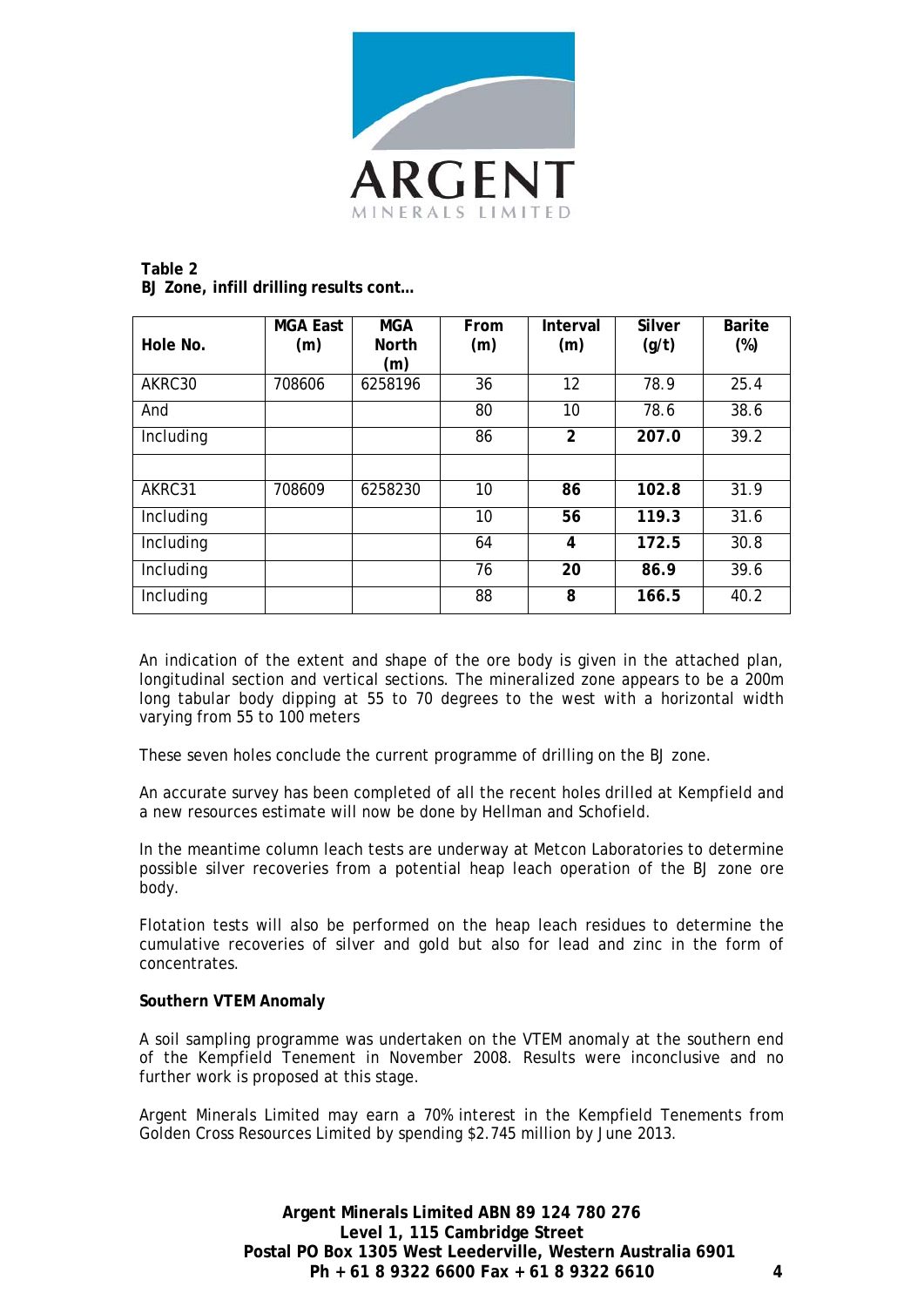

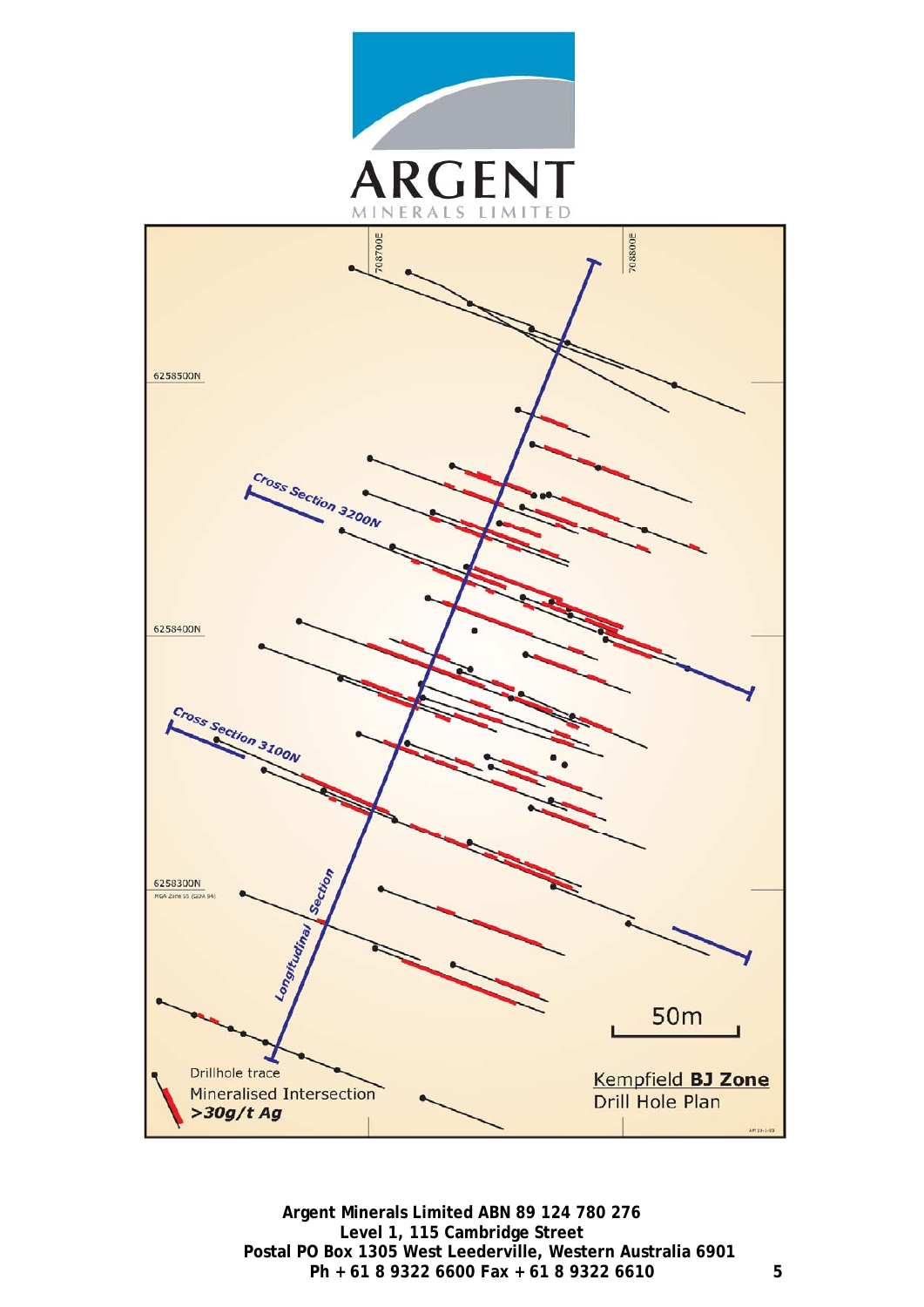

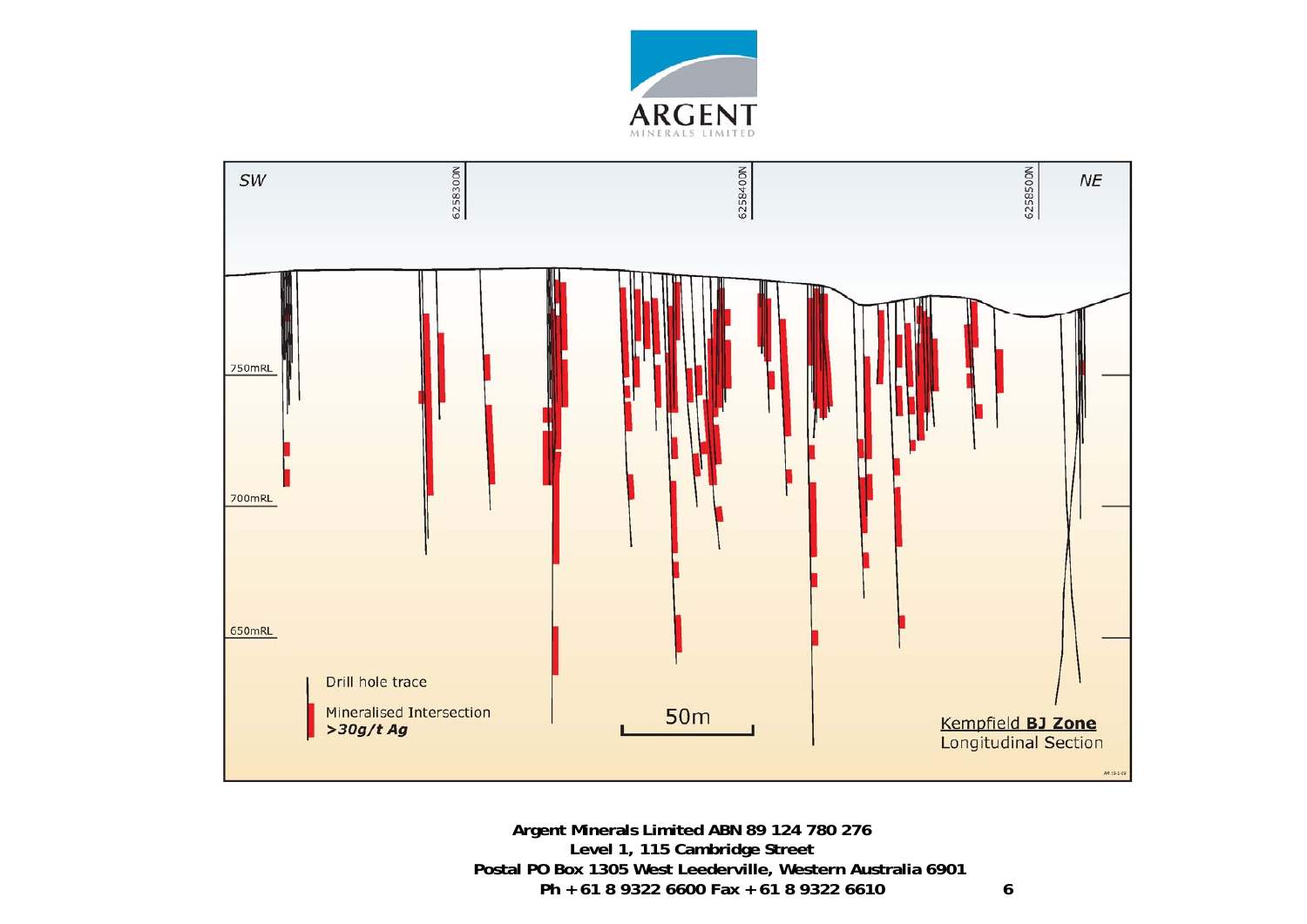

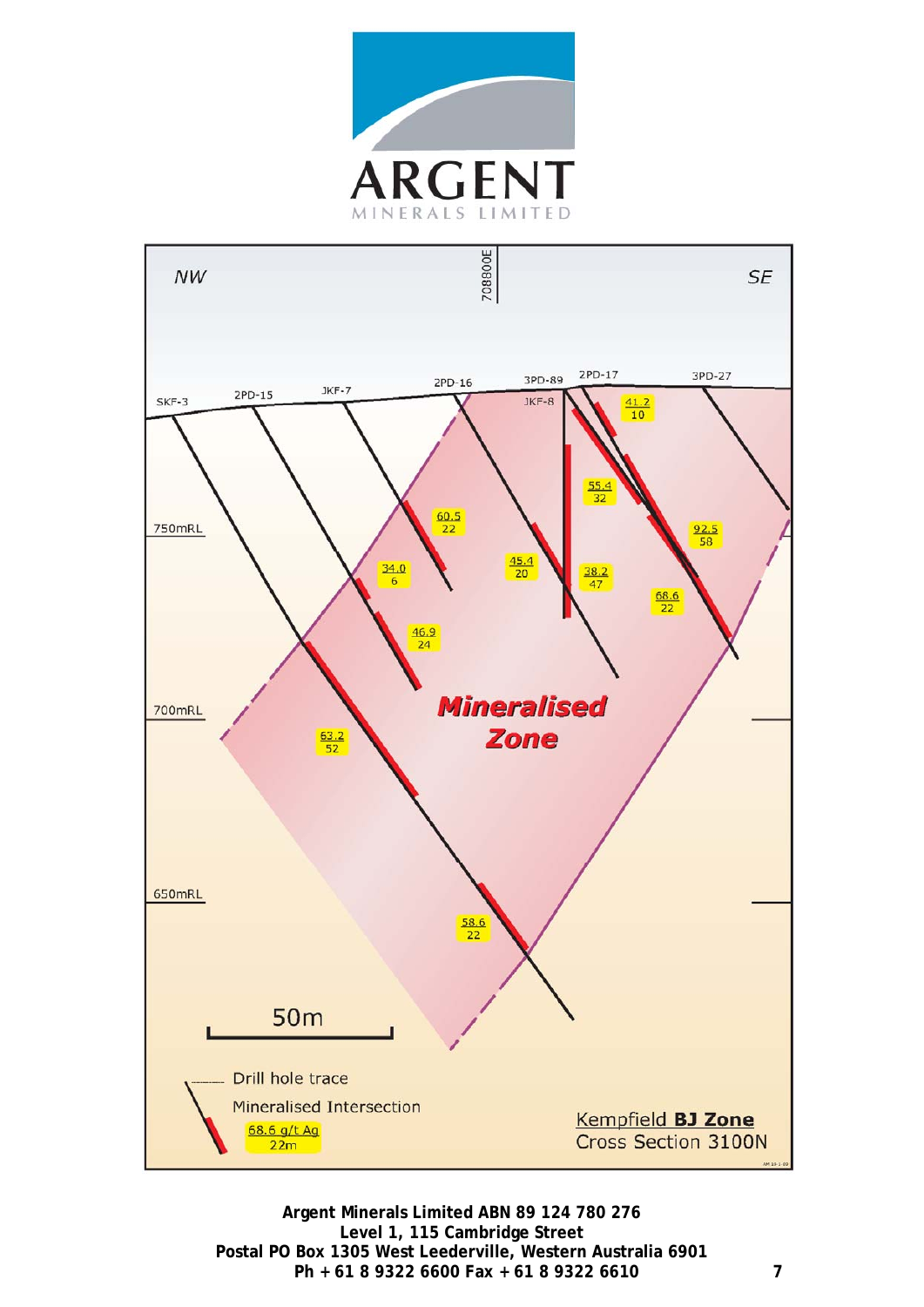

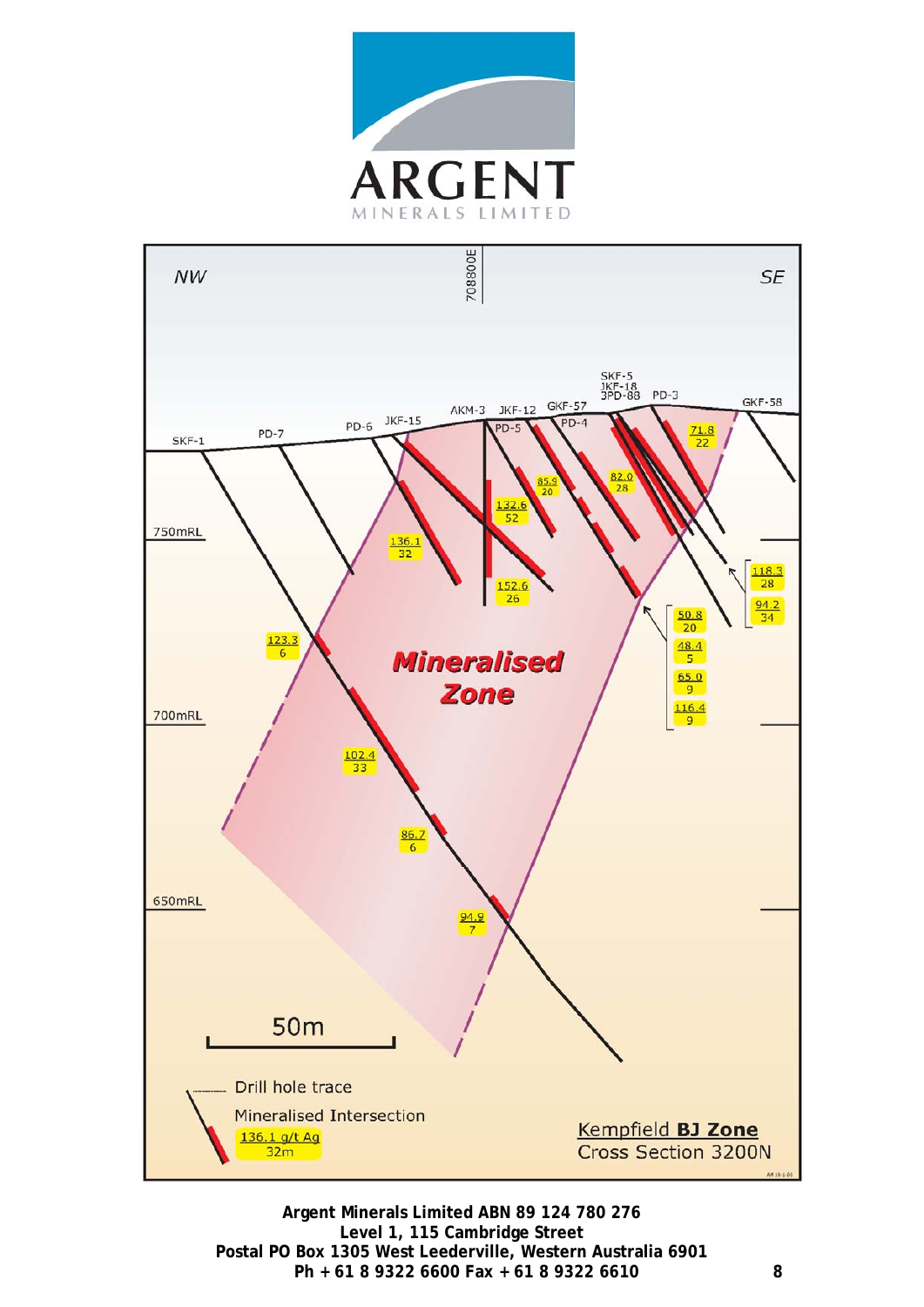

#### **SUNNY CORNER TENEMENTS**

A programme of 5 diamond core drill holes was undertaken in October 2008 to obtain samples for metallurgical testing. The half core samples have been sent to Metcon Laboratories in Sydney and will be tested for flotation characteristics in the March quarter.

#### **CORPORATE**

In keeping with a commitment made in the Prospectus dated 4 January 2008 the Company made a 1 for 1 rights issue of Options to shareholders on the register on 23 July 2008 at an issue price of \$0.01.

A total of 25,324,065 options were subscribed for raising \$253,240 in the September 2008 quarter and the balance of 16,615,936 were subscribed for and issued during the December 2008 quarter raising \$166,159.

At 31 December 2008 the company had cash reserves of \$3.017 million

For more information:

[www.argentminerals.com.au](http://www.argentminerals.com.au/)

Kerry McHugh Executive Chairman Argent Minerals Limited Ph: 0404 465 154

#### **Competent Person Statement**

The information in this Report that relates to Exploration is based on information compiled by David Timms, who is a member of the Australian Institute of Geoscientists, is a Technical Consultant to Argent, and has sufficient experience relevant to the style of mineralization and type of deposit under consideration and to the activity he is undertaking to qualify as a Competent Person as defined in the 2004 Edition of the "Australasian Code for Reporting of Exploration Results, Mineral Resources and Ore Reserves". Mr Timms consents to the inclusion in the report of the matters based on his information in the form and context in which it appears.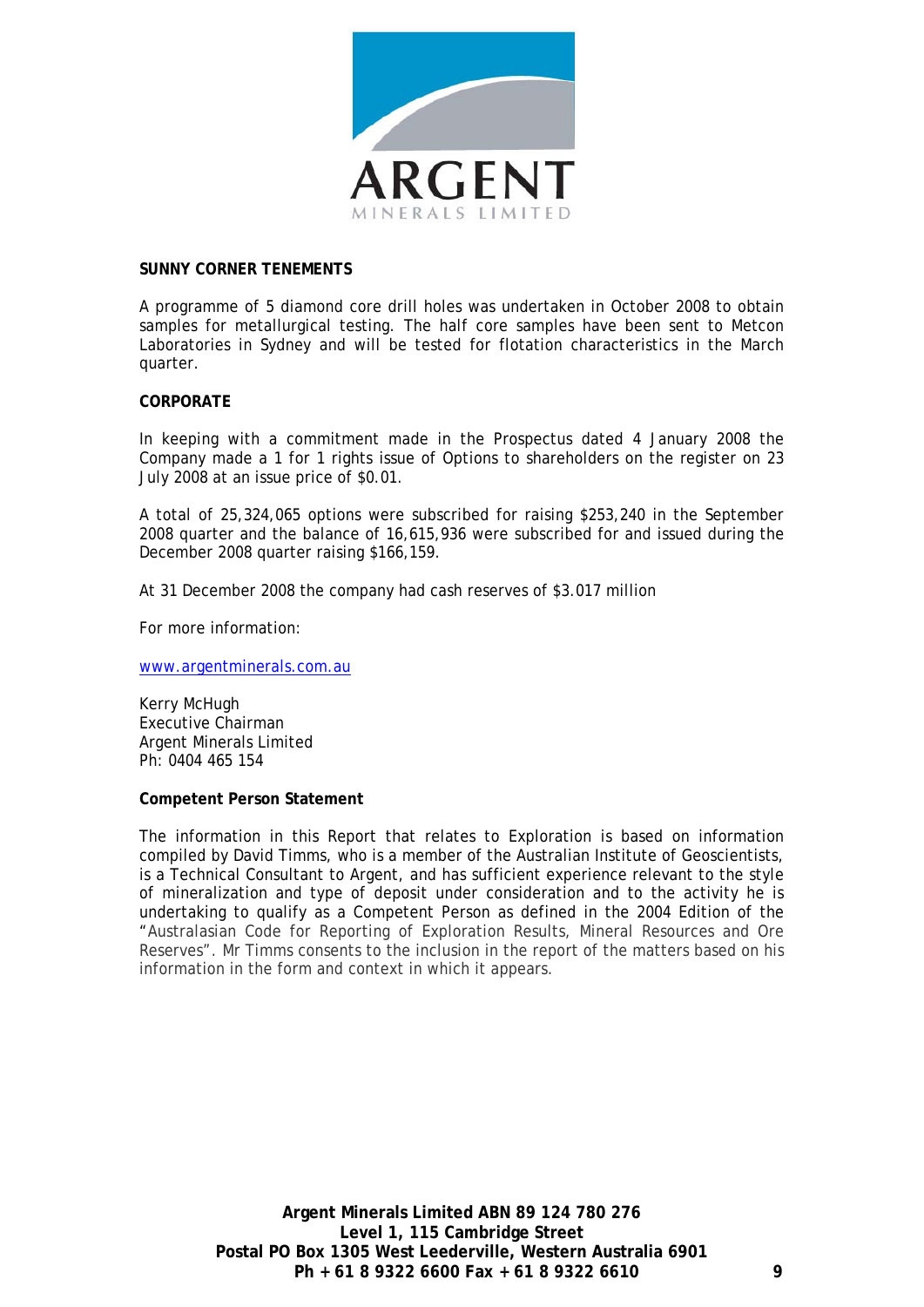# **Appendix 5B**

*Rule 5.3* 

┑

# **Mining exploration entity quarterly report**

Introduced 1/7/96. Origin: Appendix 8. Amended 1/7/97, 1/7/98, 30/9/2001.

Name of entity

# **ARGENT MINERALS LIMITED**

#### ABN Quarter ended ("current quarter")

**89 124 780 276 31 DECEMBER 2008** 

# **Consolidated statement of cash flows**

|                      | Cash flows related to operating activities                                                                                                                                                                                                                           | Current quarter<br><b>\$A '000</b> | Year to date<br>\$A '000 |
|----------------------|----------------------------------------------------------------------------------------------------------------------------------------------------------------------------------------------------------------------------------------------------------------------|------------------------------------|--------------------------|
| 1.1                  | Receipts from product sales and related debtors                                                                                                                                                                                                                      |                                    |                          |
| 1.2                  | Payments for<br>(a) exploration and evaluation<br>(b) development<br>(c) production<br>(d) administration                                                                                                                                                            | (446)<br>(152)                     | (771)<br>(244)           |
| 1.3                  | Dividends received                                                                                                                                                                                                                                                   |                                    |                          |
| 1.4<br>1.5<br>1.6    | Interest and other items of a similar nature received<br>Interest and other costs of finance paid<br>Income taxes paid                                                                                                                                               | 52                                 | 114                      |
| 1.7                  | Other (provide details if material) – GST                                                                                                                                                                                                                            | 25                                 | 17                       |
|                      | <b>Net Operating Cash Flows</b>                                                                                                                                                                                                                                      | (521)                              | (884)                    |
| 1.8<br>1.9           | Cash flows related to investing activities<br>Payment for purchases of:<br>(a)prospects<br>(b) equity investments<br>(c) other fixed assets<br>Proceeds from sale of:<br>(a)prospects<br>(b) equity investments<br>(c) other fixed assets<br>Loans to other entities |                                    |                          |
| Laur                 |                                                                                                                                                                                                                                                                      |                                    |                          |
| 1.10<br>1.11<br>1.12 | Loans repaid by other entities<br>Other (provide details if material)                                                                                                                                                                                                |                                    |                          |
|                      | Net investing cash flows                                                                                                                                                                                                                                             |                                    |                          |
| 1.13                 | Total operating and investing cash flows (carried<br>forward)                                                                                                                                                                                                        | (521)                              | (884)                    |

<sup>+</sup> See chapter 19 for defined terms.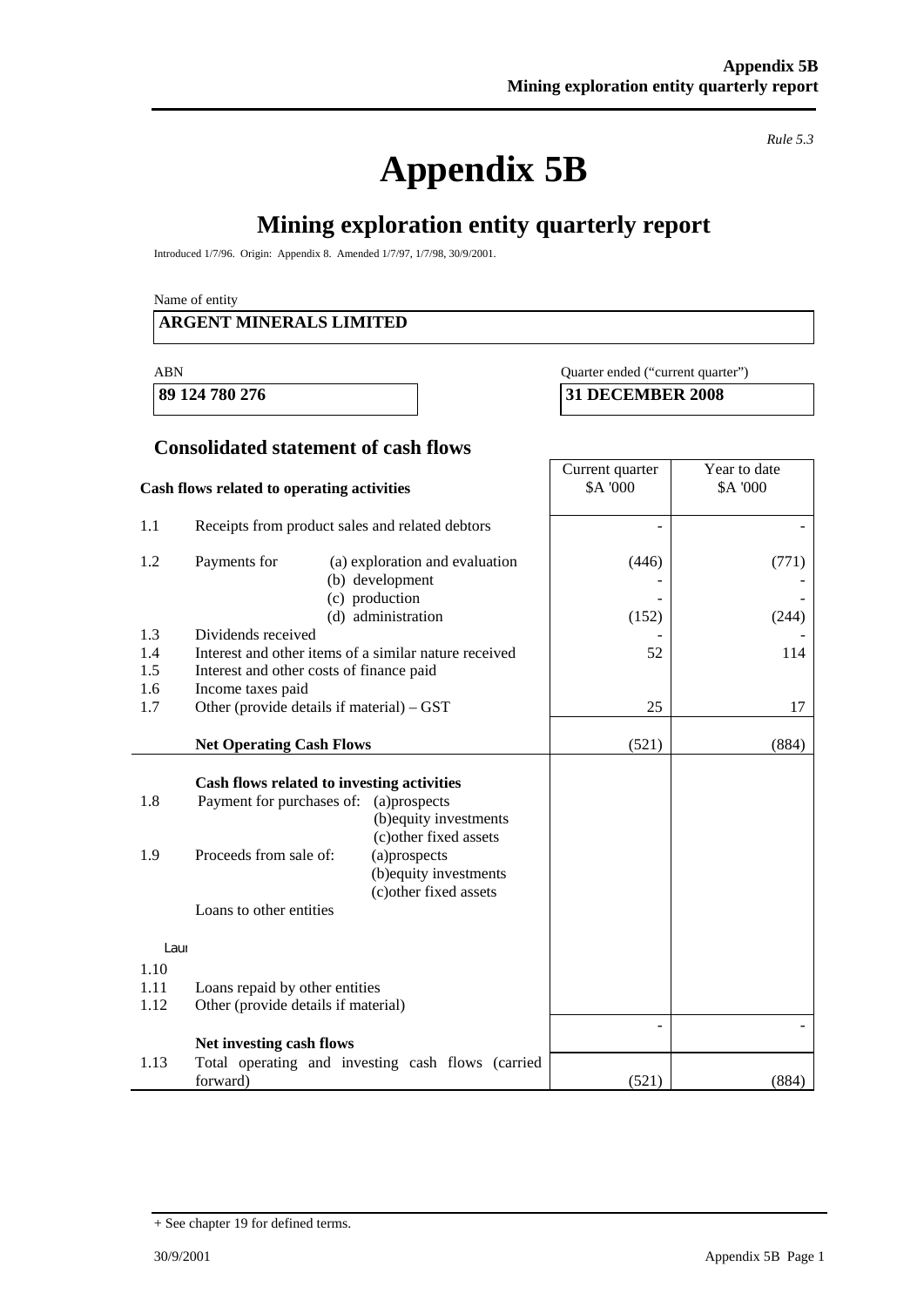| 1.13 | Total operating and investing cash flows      |       |       |
|------|-----------------------------------------------|-------|-------|
|      | (brought forward)                             | (521) | (884) |
|      |                                               |       |       |
|      | Cash flows related to financing activities    |       |       |
| 1.14 | Proceeds from issues of shares, options, etc. | 167   | 420   |
| 1.15 | Proceeds from sale of forfeited shares        |       |       |
| 1.16 | Proceeds from borrowings                      |       |       |
| 1.17 | Repayment of borrowings                       |       |       |
| 1.18 | Dividends paid                                |       |       |
| 1.19 | Other (provide details if material)           |       | (21)  |
|      | Net financing cash flows                      | 167   | 399   |
|      |                                               |       |       |
|      | Net increase (decrease) in cash held          | (354) | (485) |
|      |                                               |       |       |
| 1.20 | Cash at beginning of quarter/year to date     | 3,371 | 3,502 |
| 1.21 | Exchange rate adjustments to item 1.20        |       |       |
| 1.22 | Cash at end of quarter                        | 3,017 | 3,017 |

# **Payments to directors of the entity and associates of the directors Payments to related entities of the entity and associates of the related entities**

|      |                                                                  | Current quarter<br>\$'000 |
|------|------------------------------------------------------------------|---------------------------|
| 1.23 | Aggregate amount of payments to the parties included in item 1.2 | 75                        |
| 1.24 | Aggregate amount of loans to the parties included in item 1.10   |                           |

1.25 Explanation necessary for an understanding of the transactions

|                                                     | $\sim 000$ |
|-----------------------------------------------------|------------|
| Directors fees and remuneration                     |            |
| Accounting, bookkeeping and secretarial expenses 21 |            |

# **Non-cash financing and investing activities**

2.1 Details of financing and investing transactions which have had a material effect on consolidated assets and liabilities but did not involve cash flows

2.2 Details of outlays made by other entities to establish or increase their share in projects in which the reporting entity has an interest

<sup>+</sup> See chapter 19 for defined terms.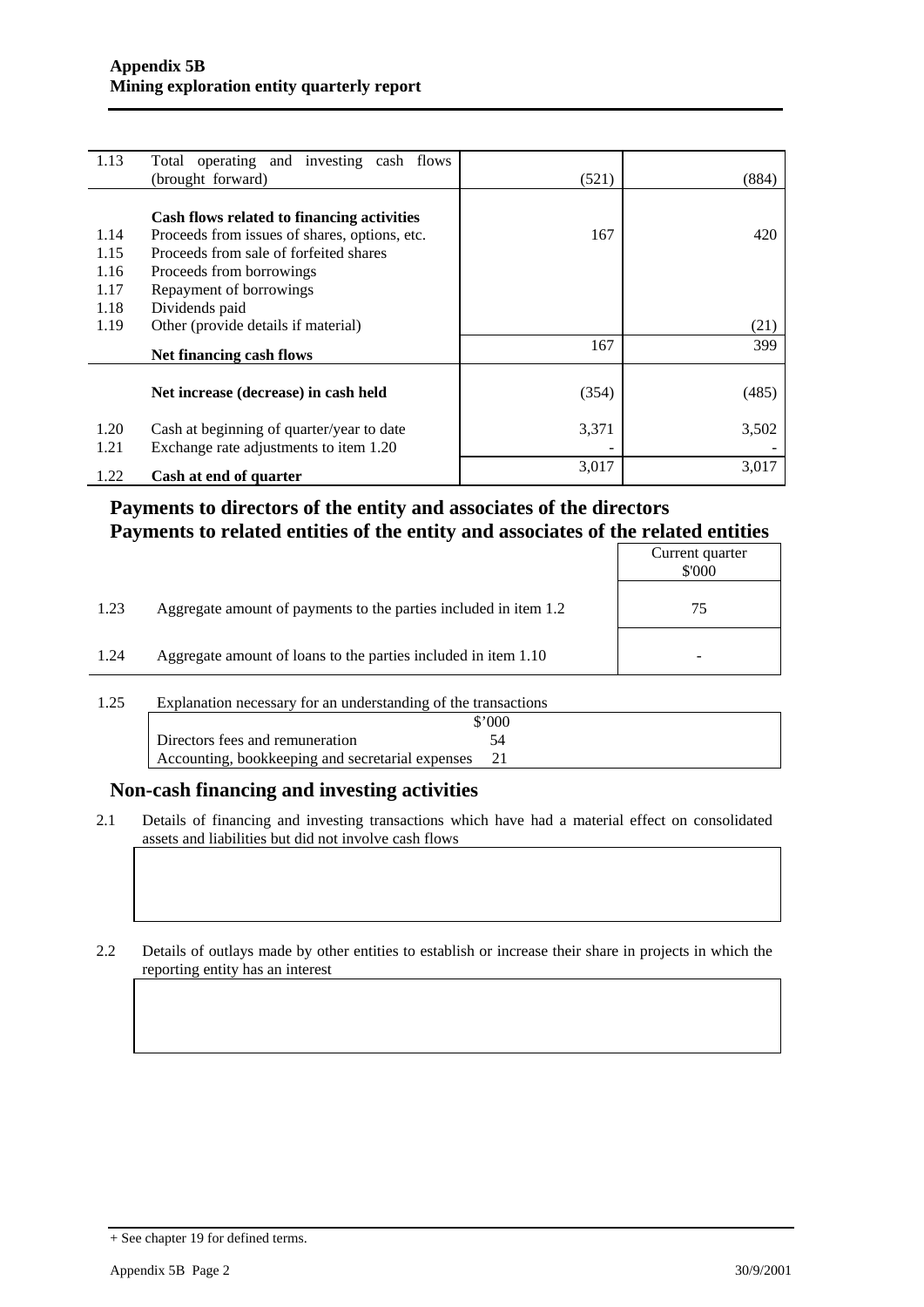# **Financing facilities available**

*Add notes as necessary for an understanding of the position.* 

|     |                             | Amount available<br>\$A'000 | Amount used<br>A'000 |
|-----|-----------------------------|-----------------------------|----------------------|
| 3.1 | Loan facilities             | <b>NIL</b>                  |                      |
| 3.2 | Credit standby arrangements | <b>NIL</b>                  |                      |

# **Estimated cash outflows for next quarter**

| 4.1 | Exploration and evaluation | \$A'000<br>300 |  |
|-----|----------------------------|----------------|--|
| 4.2 | Development                | -              |  |
|     | <b>Total</b>               | 300            |  |

# **Reconciliation of cash**

|     | Reconciliation of cash at the end of the quarter (as<br>shown in the consolidated statement of cash flows) to<br>the related items in the accounts is as follows. | Current quarter<br>A'000 | Previous quarter<br>A'000 |
|-----|-------------------------------------------------------------------------------------------------------------------------------------------------------------------|--------------------------|---------------------------|
| 5.1 | Cash on hand and at bank                                                                                                                                          | 23                       | 15                        |
| 5.2 | Deposits at call                                                                                                                                                  | 2,959                    | 3,356                     |
| 5.3 | Bank overdraft                                                                                                                                                    |                          |                           |
| 5.4 | Other (Bank Guarantee deposit)                                                                                                                                    | 35                       |                           |
|     | <b>Total: cash at end of quarter</b> (item 1.22)                                                                                                                  | 3,017                    | 3.371                     |

# **Changes in interests in mining tenements**

|     |                                                                        | Tenement reference | Nature of interest<br>(note (2)) | Interest at<br>beginning<br>of quarter | Interest<br>at end of<br>quarter |
|-----|------------------------------------------------------------------------|--------------------|----------------------------------|----------------------------------------|----------------------------------|
| 6.1 | Interests in mining<br>tenements<br>relinquished, reduced<br>or lapsed | Nil                |                                  |                                        |                                  |
| 6.2 | Interests in mining<br>tenements acquired<br>or increased              | Nil                |                                  |                                        |                                  |

<sup>+</sup> See chapter 19 for defined terms.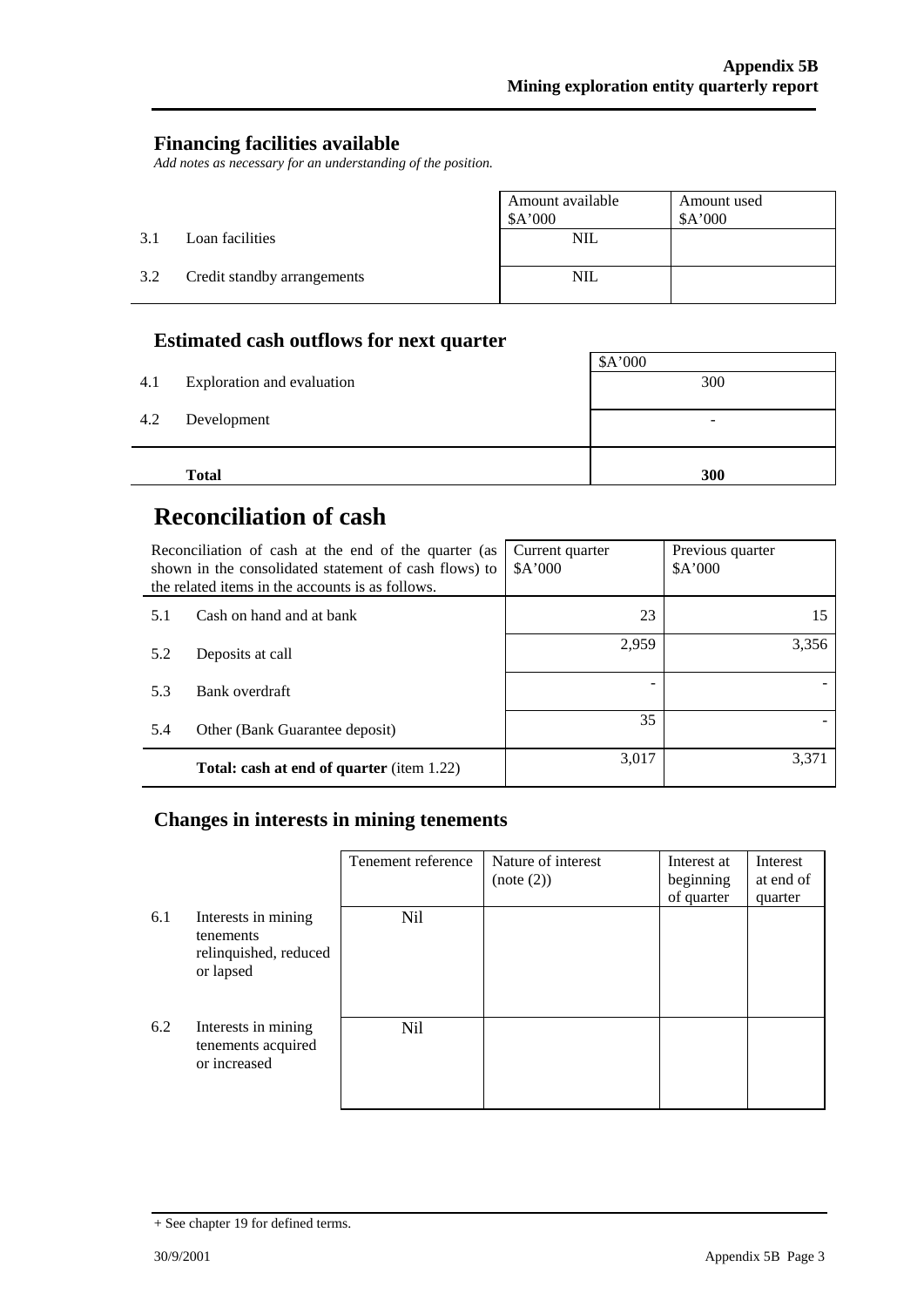# **Issued and quoted securities at end of current quarter**

*Description includes rate of interest and any redemption or conversion rights together with prices and dates.* 

|         |                                  | Total number   | Number quoted | Issue price per    | Amount paid up per    |
|---------|----------------------------------|----------------|---------------|--------------------|-----------------------|
|         |                                  |                |               | security (see note | security (see note 3) |
|         |                                  |                |               | $3)$ (cents)       | (cents)               |
| 7.1     | Preference                       |                |               |                    |                       |
|         | <sup>+</sup> securities          |                |               |                    |                       |
|         | (description)                    |                |               |                    |                       |
| 7.2     | Changes during                   |                |               |                    |                       |
|         | quarter                          |                |               |                    |                       |
|         | (a) Increases                    |                |               |                    |                       |
|         | through issues                   |                |               |                    |                       |
|         | (b) Decreases<br>through returns |                |               |                    |                       |
|         | of capital, buy-                 |                |               |                    |                       |
|         | backs,                           |                |               |                    |                       |
|         | redemptions                      |                |               |                    |                       |
| 7.3     | +Ordinary                        | 41,940,251     | 34,740,251    |                    |                       |
|         | securities                       |                |               |                    |                       |
|         |                                  |                |               |                    |                       |
| 7.4     | Changes during                   |                | ÷.            |                    |                       |
|         | quarter                          |                |               |                    |                       |
|         | (a) Increases                    |                |               |                    |                       |
|         | through issues                   | 250            |               |                    |                       |
|         | (b) Decreases                    |                |               |                    |                       |
|         | through returns                  |                |               |                    |                       |
|         | of capital, buy-                 |                |               |                    |                       |
|         | backs<br>+Convertible            |                |               |                    |                       |
| $7.5$   | debt securities                  |                |               |                    |                       |
|         | (description)                    |                |               |                    |                       |
| 7.6     | Changes during                   |                |               |                    |                       |
|         | quarter                          |                |               |                    |                       |
|         | (a) Increases                    |                |               |                    |                       |
|         | through issues                   |                |               |                    |                       |
|         | (b) Decreases                    |                |               |                    |                       |
|         | through                          |                |               |                    |                       |
|         | securities                       |                |               |                    |                       |
|         | matured,                         |                |               |                    |                       |
|         | converted                        |                |               |                    |                       |
| $7.7\,$ | <b>Options</b>                   |                |               | Exercise price     | Expiry date           |
|         | (description and<br>conversion   | 41,939,751     |               |                    |                       |
|         | factor)                          |                | 41,939,751    | \$0.20c            | 30 June 2011          |
| 7.8     | Issued during                    | 16,615,936     |               | \$0.20c            | 30 June 2011          |
|         | quarter                          |                |               |                    |                       |
| 7.9     | <b>Exercised</b> during          | 250            |               |                    |                       |
|         | quarter                          |                |               |                    |                       |
| 7.10    | <b>Expired during</b>            | ÷,             |               |                    |                       |
|         | quarter                          |                |               |                    |                       |
| 7.11    | <b>Debentures</b>                | $\overline{a}$ |               |                    |                       |
|         | (totals only)                    |                |               |                    |                       |
| 7.12    | <b>Unsecured</b>                 |                |               |                    |                       |
|         | notes (totals                    |                |               |                    |                       |
|         | <i>only</i> )                    |                |               |                    |                       |
|         |                                  |                |               |                    |                       |

<sup>+</sup> See chapter 19 for defined terms.